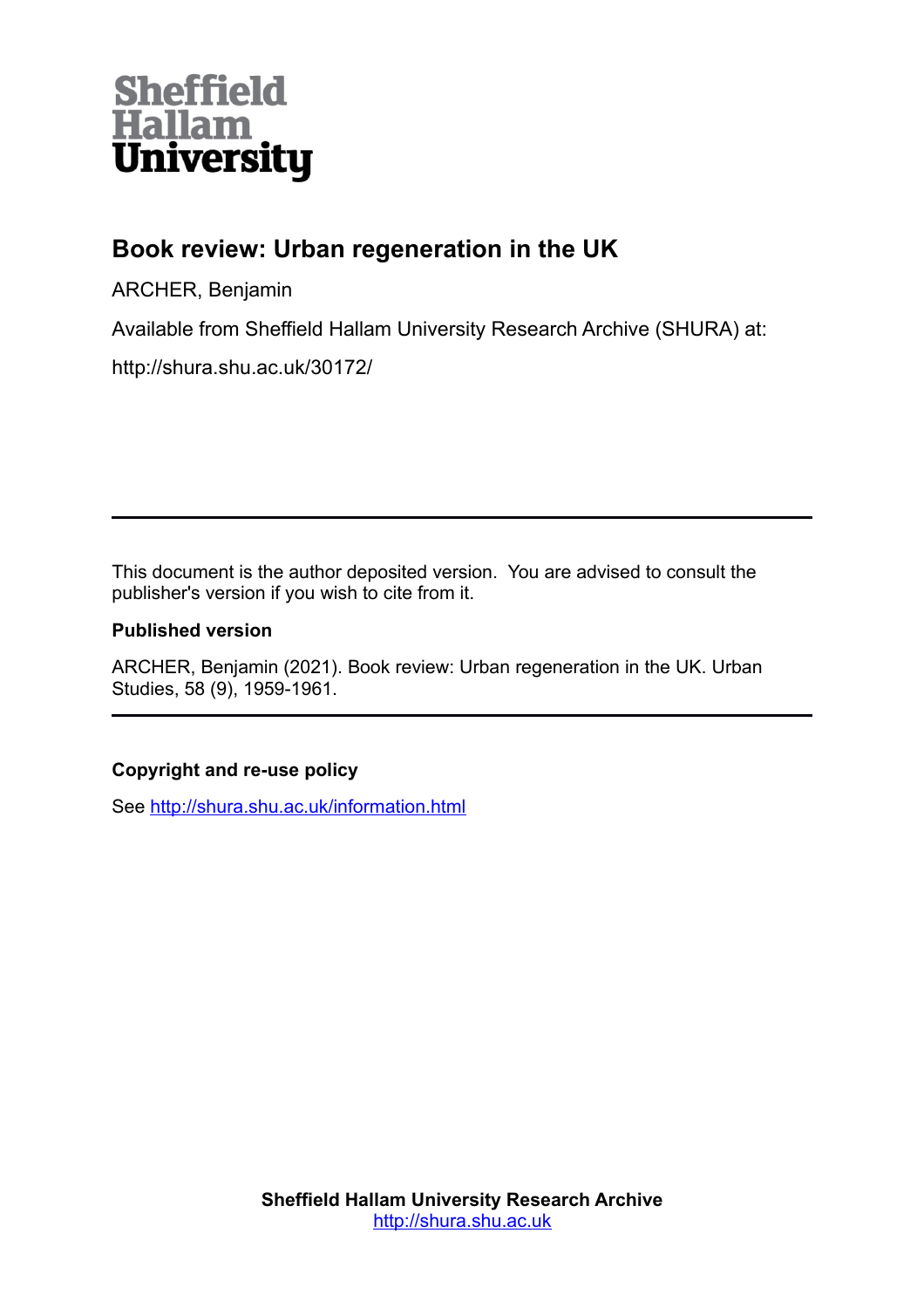## **Urban Regeneration in the UK**

Andrew Tallon, 2020 (3rd ed.) London, Routledge 362 pp. £26.39 paperback ISBN: 978 1 13849 252 3 paperback

Urban regeneration takes many forms, both in a national and international context, and is a fundamental way of understanding the ways in which cities are devised, maintained, and how we, as a society, navigate them. It could be said that in the third edition of *Urban Regeneration in the UK*, which provides the first update of this text since 2013, Andrew Tallon has a lot of ground to cover from the past seven years of Coalition and subsequent Conservative government urban regeneration, which provides a key distinction from previous editions. However, there seems to be few better qualified than Tallon to write such a substantial and well-informed textbook, which is aimed towards and accessible for individuals at different stages of understanding of this multi-layered concept.

As part of its 15 comprehensive chapters and guided further reading, this textbook explores the history of urban regeneration in its many forms and throughout different political and societal contexts. At the outset, this textbook establishes the scope of each chapter, be that exploring a period of urban regeneration policy in history, such as the entrepreneurialism in the 1980s as part of Thatcherism, or a theoretical exploration of a concept inherently linked to urban regeneration, such as the increasingly competitive nature of cities in a neoliberal society, the development of 'cities of culture' and housing-led regeneration initiatives. To anyone reading the book who is new to the concept of urban regeneration, it is welcomed that the book delineates and devotes whole chapters to each topic, providing a clear and distinctive tone for each. Similarly, the clearly structured nature of its chapters allows for effective navigation in subsequent reading and referencing.

The earlier sections of the text begin by exploring the timeline of urban regeneration policy

1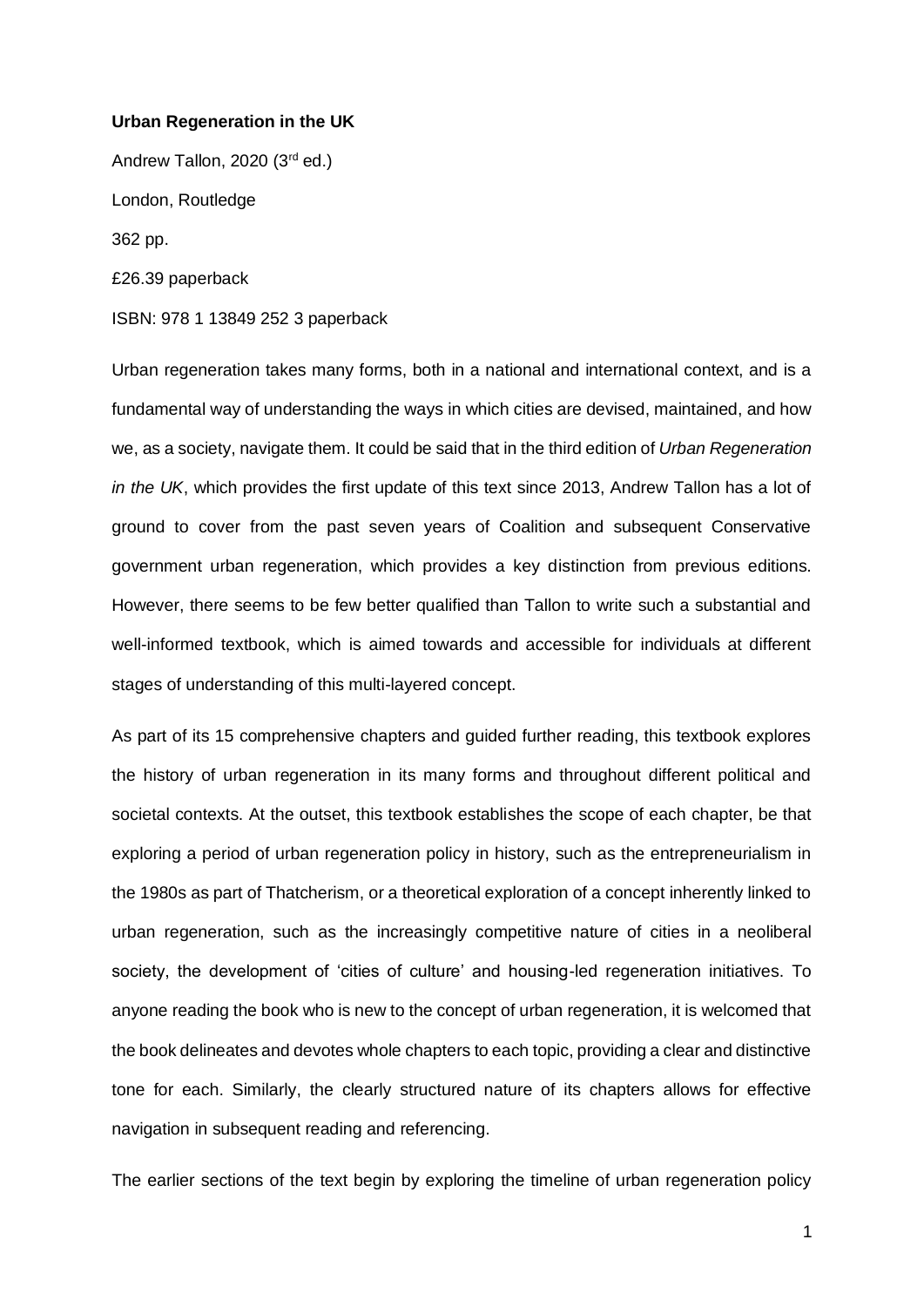following the Second World War, ending with the austerity measures that began in 2010; including all different forms of urban regeneration in between, such as the Urban Renaissance found at the turn of the 21<sup>st</sup> century. Within these sections, Tallon takes time to explain the societal and political context of that period, to understand why particular choices were made and presents the merits and limitations of each policy adopted. For example, Tallon makes a point of clearly distinguishing between early forms of urban regeneration, such as the Green Belt and New Towns, and the changes resulting from the governments of Thatcher, which promoted urban regeneration in the context of entrepreneurialism. Highlighting the differences between governments clearly demonstrates the differential approach to urban regeneration based on the political standpoint at that time and helps present a narrative for readers to understand throughout. However, Tallon does make a point of highlighting that whilst each period has its own policies for urban regeneration, these are not intended to be mutually exclusive, suggesting that the evolution of urban regeneration may not be as clear and consistent as sometimes presented.

Throughout, Tallon makes use of several examples of urban regeneration in UK cities as case study sites for a deeper exploration, something that was strongly welcomed by this reviewer. Beyond providing further analysis of the concept of urban regeneration, the use of case studies situates the reader with further context as to the policies and practices used in regenerating urban spaces. For example, after explaining the history of the Urban Development Corporations in Chapter 3, Tallon goes on to specifically use the failure of Bristol's Urban Development Corporation as a case study to further explore the concept in a historical and contextual manner; to highlight the limitations that this form of urban regeneration presented for Bristol. The use of case studies such as this allows the reader to take their understanding and see it applied in a practical and prevalent example to further their understanding. Providing a mixture of positive and negative case study examples, based out the results of the urban regeneration when compared to the intended effect, also demonstrates the differential outcomes for urban regeneration that cities encounter.

2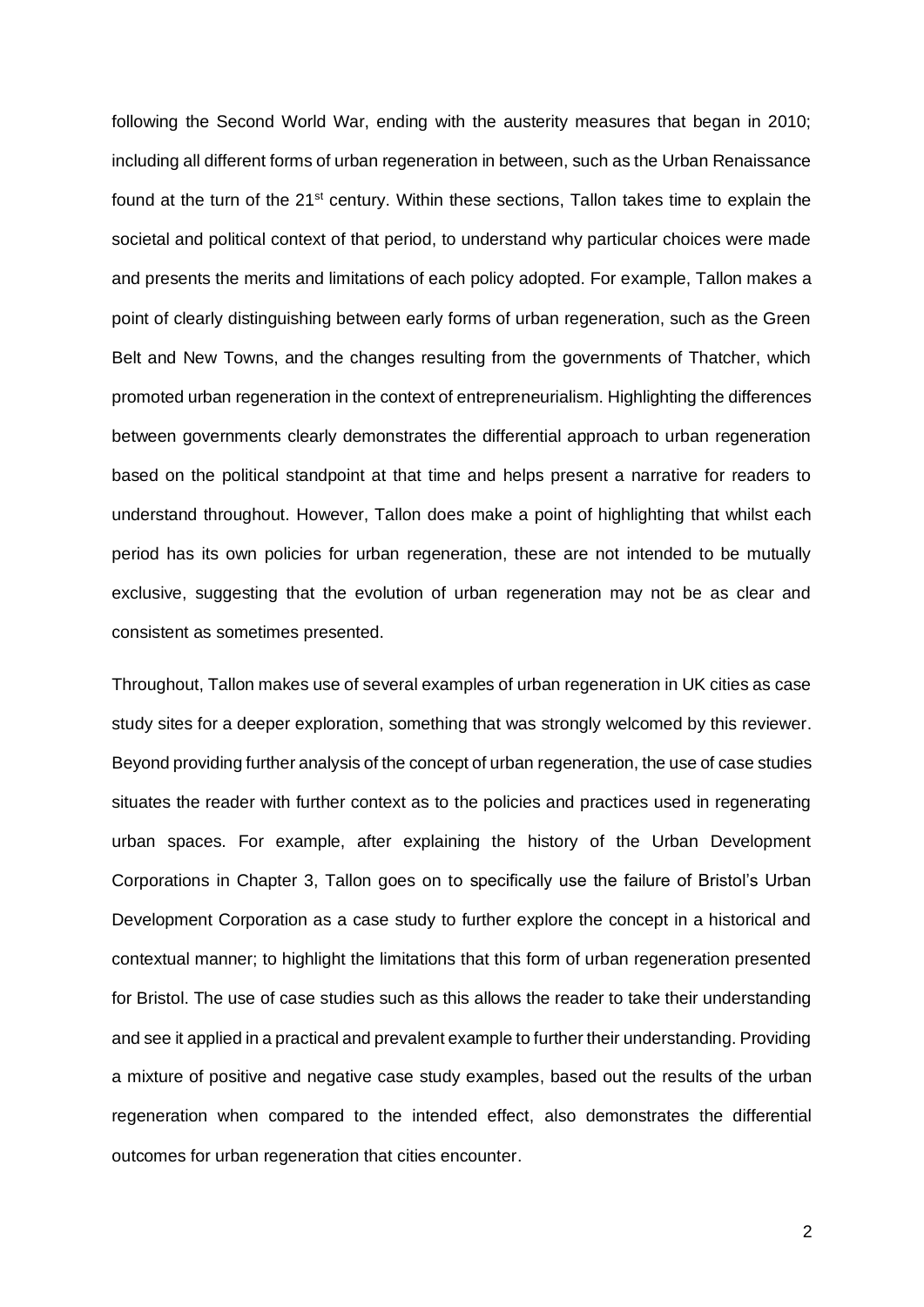Maintaining an analytical perspective throughout, Tallon cleverly synthesises the critical issues present in each chapter and suggests how the future of urban regeneration could be affected as a result, reflecting both a retrospective and prospective approach to the text. The use of visual mediums, such as diagrams, tables and example photos from across the UK (the latter of which are largely taken by the author) help provide further context for the reader and have been effectively used to synthesise large amounts of information into an understandable and clear format. An example of this is Table 2.3., which covers 11 years' worth of major events and effects within its scope. From the perspective of this reviewer, this textbook could benefit from the inclusion of more visual examples to ground the analysis being conducted by Tallon for the benefit of the reader, particularly those who are new to the concept. However, it is hard to envisage an example of a portion of this tightly drafted textbook that could be removed for the inclusion of further visual explorations, representing the detailed scope and depth of analysis provided by Tallon.

It is stated that this textbook is to be 'aimed primarily at under-graduate and postgraduate students involved in the study of urban regeneration and cities more generally' (p. 24), alongside various types of practitioner for whom urban regeneration may intersect with their profession. By prompting 'study questions', at the conclusion of each chapter, Tallon seeks to question the reader's knowledge and understanding of the information that has preceded it, reflecting the intended audience of the textbook and promoting the idea of developing an evolving level of knowledge throughout. To aid those who wish to extend their knowledge further following this text, and perhaps recognising the limitations of the textbook of this size, even across its approaching 300 pages, Tallon guides readers at the close of each chapter to further reading that can be conducted if so desired. Thus, it is argued that this textbook can be used as a comprehensive foundation of knowledge; this reviewer recommends that it should be the starting point for students at all levels interested in the concept of urban regeneration.

For those outside of academia but with an interest in urban regeneration, this textbook is

3